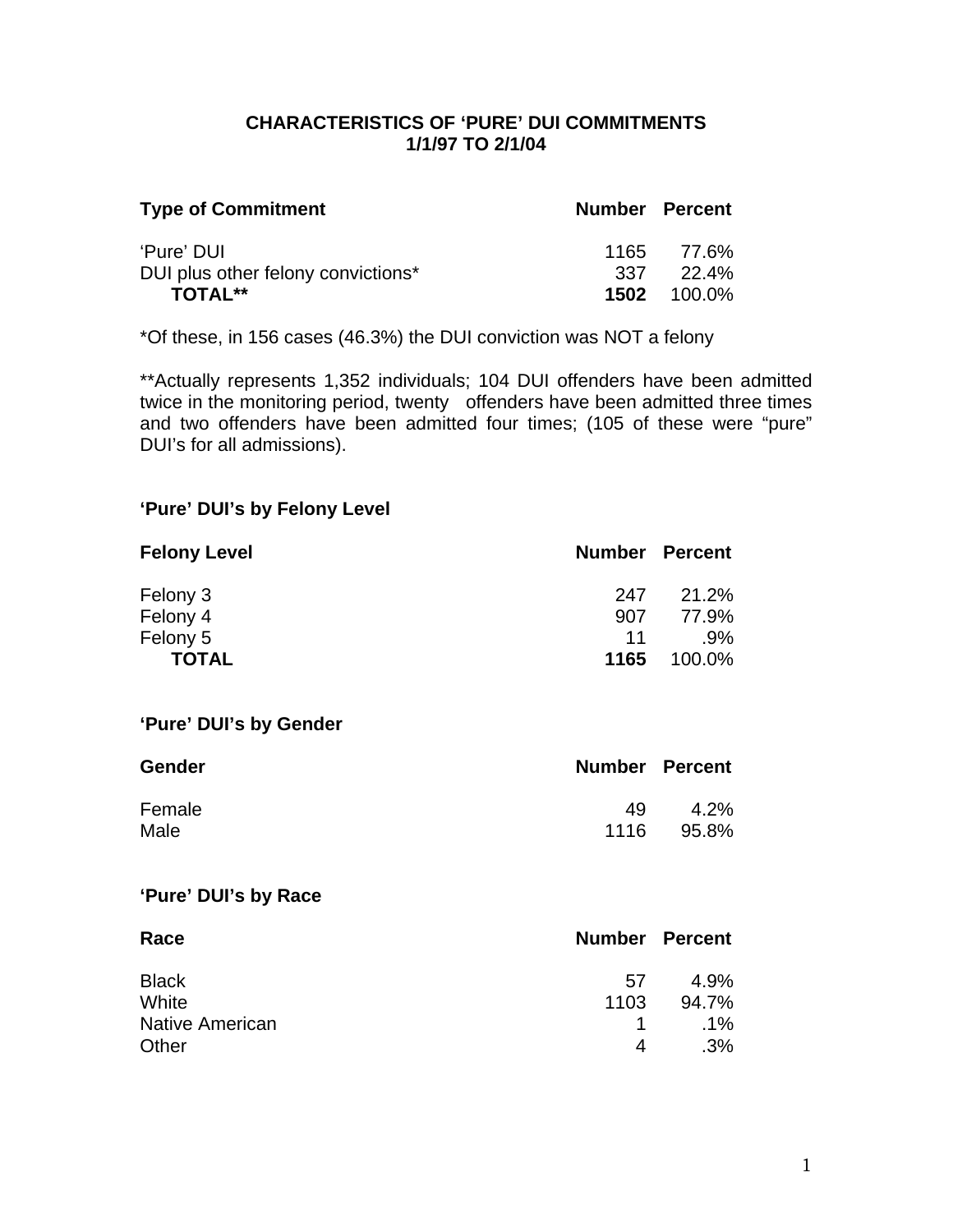# **'Pure' DUI's by Age at Commitment**

| <b>Number</b> | <b>Percent</b> |
|---------------|----------------|
| 57            | 4.9%           |
| 169           | 14.5%          |
| 220           | 18.9%          |
| 300           | 25.8%          |
| 243           | 20.9%          |
| 108           | 9.3%           |
| 68            | 5.8%           |
|               |                |

| Range = $19$ to $77$ | Median = $38$ |  |
|----------------------|---------------|--|
| Mean $= 37.9$        | Mode $= 38$   |  |

# **'Pure' DUI'S by Security Classification**

| <b>Security Level</b>                |     | <b>Number Percent</b> |
|--------------------------------------|-----|-----------------------|
| Level 1-A                            | 63  | $5.4\%$               |
| Level 1-B                            | 880 | 75.5%                 |
| Level 2                              | 121 | $10.4\%$              |
| Level $3^*$                          | 101 | $8.7\%$               |
| *Includes inmates still in reception |     |                       |

## **'Pure' DUI's by County of Commitment**

| <b>County of Commitment</b> | <b>Number</b> | <b>Percent</b> |
|-----------------------------|---------------|----------------|
| Summit                      | 93            | 8.0%           |
| Cuyahoga                    | 92            | 7.9%           |
| <b>Stark</b>                | 83            | 7.1%           |
| Hamilton                    | 71            | 6.1%           |
| Franklin                    | 68            | 5.8%           |
| Lorain                      | 46            | 3.9%           |
| Clermont                    | 46            | 3.9%           |
| <b>Butler</b>               | 41            | 3.5%           |
| Lake                        | 31            | 2.7%           |
| Warren                      | 27            | 2.3%           |
| Portage                     | 25            | 2.1%           |
| <b>All Other Counties</b>   | 542           | 46.5%          |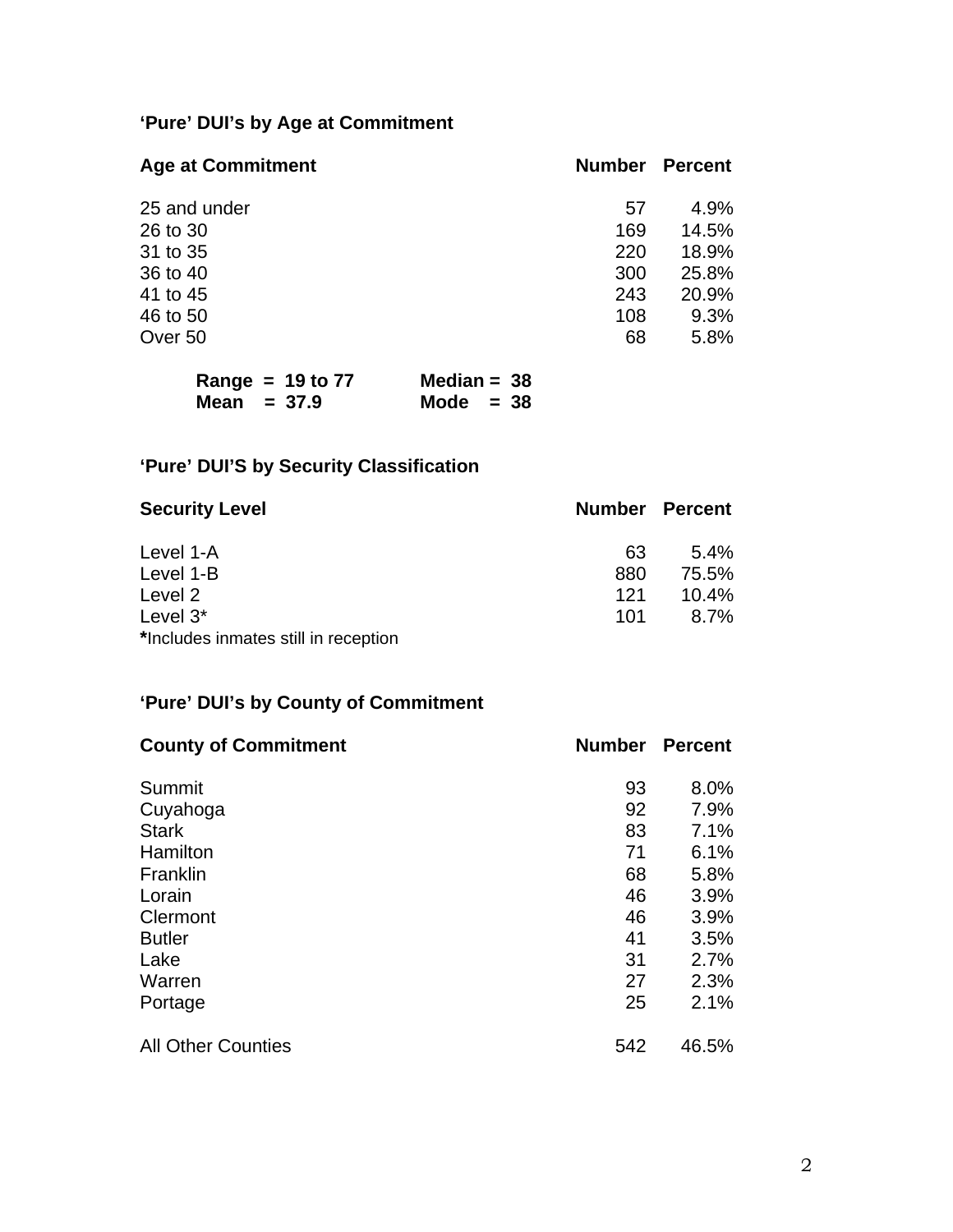## **'Pure' DUI's by Current Status**

| <b>Current Status</b>                                                            | <b>Number</b> | <b>Percent</b> |
|----------------------------------------------------------------------------------|---------------|----------------|
| <b>Currently Incarcerated</b>                                                    | 222           | 19.1%          |
| <b>Judicial Release</b>                                                          | 187           | 16.1%          |
| <b>Released under PRC</b>                                                        | 597           | 51.2%          |
| Released to Appeal Bond                                                          | 4             | .3%            |
| <b>Furlough (Transitional Control)</b>                                           | 30            | 2.6%           |
| <b>Vacated Sentence</b>                                                          | 10            | $.9\%$         |
| <b>Court Order</b>                                                               | 10            | $.9\%$         |
| Death of Inmate                                                                  | 5             | .4%            |
| Released at Expiration of Prison Term*                                           | 100           | 8.6%           |
| *Released without pest release central: of the 22 releases in January 2004, 14 w |               |                |

\*Released without post-release control; of the 22 releases in January 2004, 14 were expiration of prison term (63.6%), compared with 3 inmates released onto PRC (two of whom had successfully completed the IPP sentence reduction program).

## **'Pure' DUI's by Length of Sentence (in months)**

| <b>Length of Sentence</b>           | <b>Number Percent</b> |         |
|-------------------------------------|-----------------------|---------|
| Two Months (mandatory sentence)     | 20                    | $1.7\%$ |
| Three to Six months                 | 166                   | 14.2%   |
| Seven to Eleven months              | 137                   | 11.8%   |
| Twelve months                       | 340                   | 29.2%   |
| Thirteen to Seventeen months        | 130                   | 11.2%   |
| Eighteen months                     | 107                   | 9.2%    |
| Nineteen to Twenty-four Months      | 130                   | 11.2%   |
| <b>Twenty-five to Thirty Months</b> | 45                    | 3.9%    |
| Thirty-one to Thirty-five Months    | $\overline{0}$        |         |
| Thirty-six months                   | 54                    | 4.6%    |
| Forty-eight to Fifty-nine Months    | 24                    | 2.1%    |
| <b>Sixty Months</b>                 | 12                    | 1.0%    |

| Mode | $= 12$ months        |
|------|----------------------|
|      | Median $= 12$ months |

**Mean = 15.8 months** 

## **'Pure' DUI's by Number of Prior Incarcerations**

| <b>Number of Prior Incarcerations</b> |     | <b>Number Percent</b> |
|---------------------------------------|-----|-----------------------|
| <b>None</b>                           | 693 | 59.5%                 |
| One                                   | 270 | 23.2%                 |
| Two                                   | 122 | 10.5%                 |
| Three or more                         | 80  | 6.9%                  |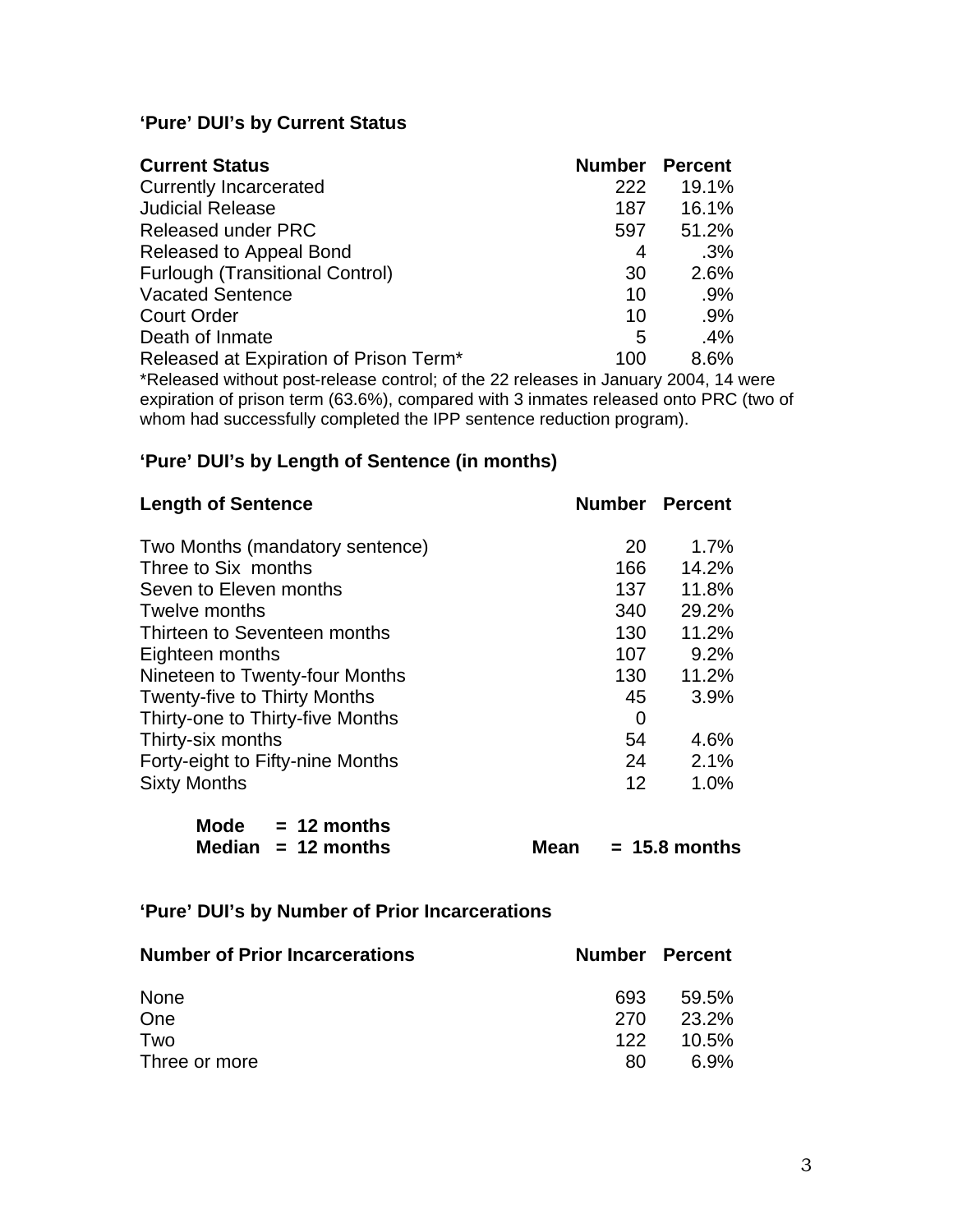## **'Pure' DUI's Currently Incarcerated by Parent Institution\* (21/1/04)**

|                |                                  | # in                  |
|----------------|----------------------------------|-----------------------|
|                |                                  | Camp                  |
| 3              | 1.4%                             |                       |
| $\overline{7}$ | 3.2%                             | 3                     |
| 10             | 4.5%                             |                       |
| 8              | 3.6%                             |                       |
| $\overline{2}$ | .9%                              |                       |
| 6              | 2.7%                             |                       |
| 3              | 1.4%                             |                       |
|                | .9%                              |                       |
| 10             | 4.6%                             | 9                     |
| 10             | 4.6%                             | $\overline{2}$        |
| 10             | 4.5%                             |                       |
| 8              | 3.6%                             |                       |
| $\overline{2}$ | 1.0%                             | $\overline{2}$        |
|                | .9%                              | 1                     |
| 6              | 2.7%                             |                       |
| $\overline{4}$ | 1.8%                             |                       |
| 95             | 42.8%                            |                       |
| $\overline{2}$ | .9%                              |                       |
| $\overline{7}$ | 3.2%                             |                       |
| 15             | 6.8%                             |                       |
| $\overline{4}$ | 1.8%                             |                       |
| 1              | .4%                              |                       |
| 1              | .4%                              |                       |
| 1              | .4%                              | 1                     |
| 3              | 1.4%                             |                       |
|                |                                  |                       |
|                | $\overline{2}$<br>$\overline{2}$ | <b>Number Percent</b> |

\*Includes inmates out to court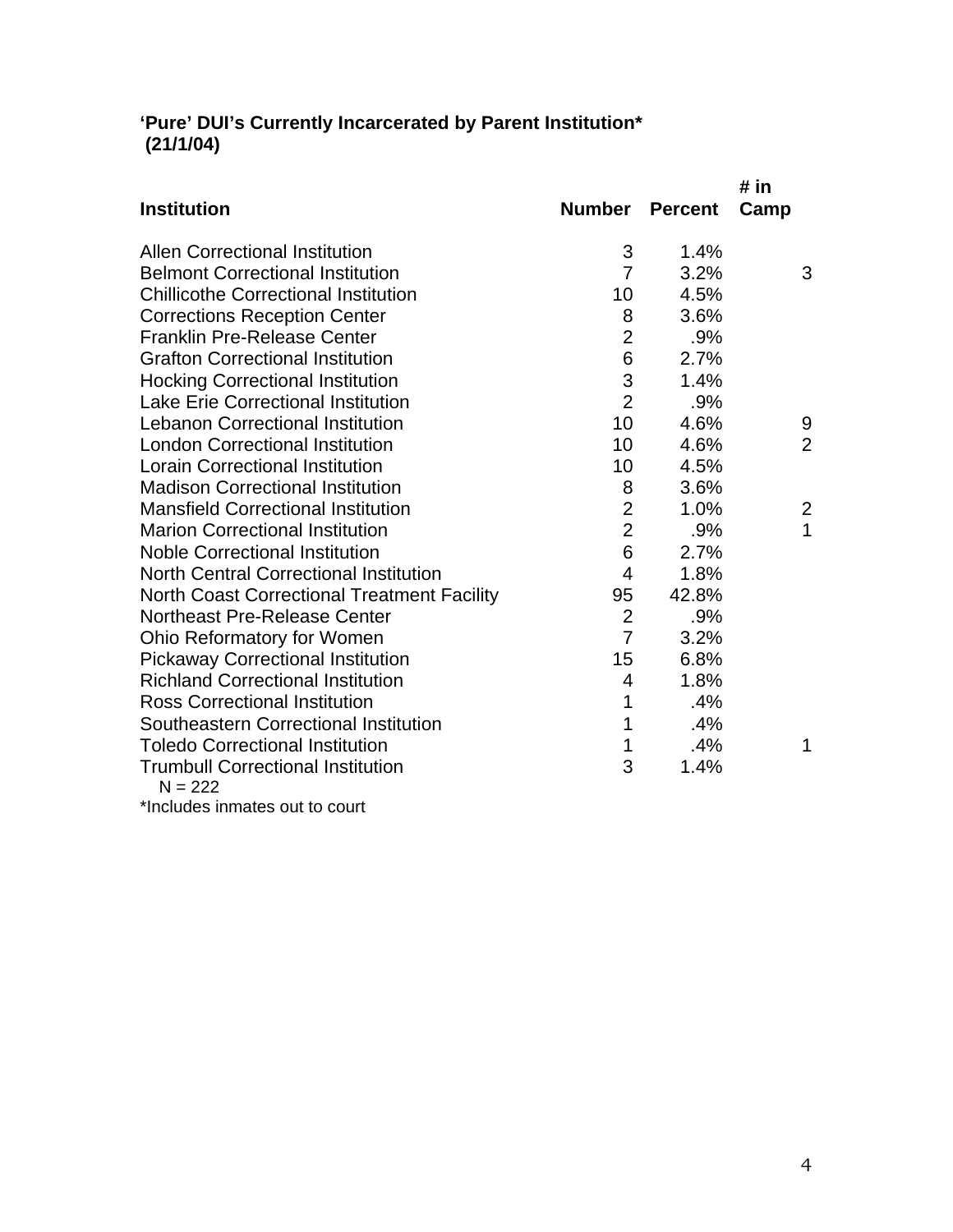#### **'PURE' DUI OFFENDERS COMPARISON OF SELECTED RELEASE TYPES DEMOGRAPHICS AND TIME SERVED/TIME SAVED VARIABLES 2/1/04**

| <b>Variables</b>                                                      | <b>Release Types</b>        |                         |                                            |                              |                            |              |  |
|-----------------------------------------------------------------------|-----------------------------|-------------------------|--------------------------------------------|------------------------------|----------------------------|--------------|--|
|                                                                       |                             | Post-Release<br>Control | <b>IPP</b> with<br>Post-Release<br>Control |                              | <b>Judicial</b><br>Release |              |  |
|                                                                       | N                           | $\frac{9}{6}$           | N                                          | $%^*$                        | $\mathsf{N}$               | $%^*$        |  |
| <b>Total</b>                                                          | 401                         |                         | 194                                        |                              | 187                        |              |  |
| Race:<br>White<br>African-American<br><b>Native American</b><br>Other | 380<br>19<br>$\overline{2}$ | 94.8<br>4.7<br>.5       | 185<br>6<br>1<br>$\overline{2}$            | 95.4<br>3.1<br>$.5\,$<br>1.0 | 179<br>8                   | 95.7<br>4.3  |  |
| Gender:<br>Male<br>Female                                             | 390<br>11                   | 97.3<br>2.7             | 194                                        | 100                          | 166<br>21                  | 88.8<br>11.2 |  |
| Age:<br>Mean<br>Median<br>Range                                       | 37.6<br>37.0<br>20-63       |                         | 37.9<br>38.5<br>$21 - 65$                  |                              | 36.8<br>37.0<br>21-69      |              |  |
| <b>Commitment County:</b><br>Major Urban**<br><b>All Others</b>       | 182<br>219                  | 45.4<br>54.6            | 67<br>127                                  | 34.5<br>65.5                 | 61<br>126                  | 32.6<br>67.4 |  |

\*Column totals = 100%

\*\*Cuyahoga, Franklin, Hamilton, Lucas, Montgomery, Stark and Summit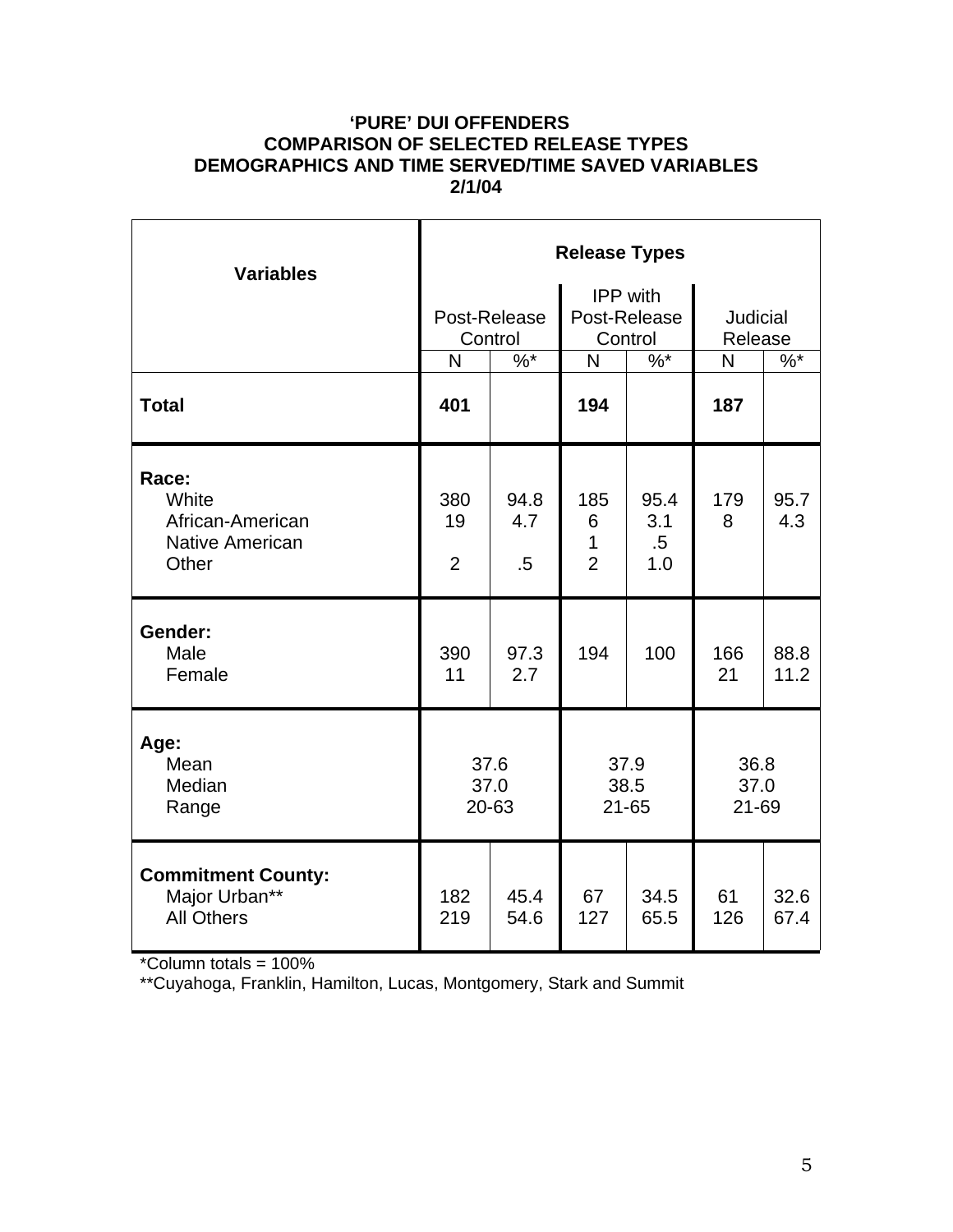|                                                                                        | <b>Release Types</b>     |                              |                                     |                            |                            |                            |  |
|----------------------------------------------------------------------------------------|--------------------------|------------------------------|-------------------------------------|----------------------------|----------------------------|----------------------------|--|
| <b>Variables</b>                                                                       | Post-Release<br>Control  |                              | IPP with<br>Post-Release<br>Control |                            | Judicial<br>Release        |                            |  |
|                                                                                        | N                        | $\%$                         | $\mathsf{N}$                        | $\%$                       | N                          | $\%$                       |  |
| <b>Sentence Length:</b><br>Mean<br>Median<br>Range                                     | 10.7<br>12.0<br>$2 - 36$ |                              | 18.4<br>15.0<br>$6 - 48$            |                            | 16.7<br>15.0<br>$2 - 60$   |                            |  |
| <b>Number of Priors:</b><br><b>None</b><br>One<br>Two<br>Three or More                 | 222<br>97<br>41<br>41    | 55.4<br>24.2<br>10.2<br>10.2 | 129<br>49<br>13<br>3                | 66.5<br>25.3<br>6.7<br>1.5 | 126<br>36<br>17<br>8       | 67.4<br>19.3<br>9.1<br>4.3 |  |
| <b>Time Served (Months):</b><br>Mean<br>Median<br>Range                                | 8.4<br>7.8<br>$0-44.7$   |                              | 5.5<br>5.0<br>4.0-19.8              |                            | 5.0<br>3.4<br>$.3 - 28.7$  |                            |  |
| <b>Time Saved through Early</b><br><b>Release (Months):</b><br>Mean<br>Median<br>Range | N/A                      |                              | 11.8<br>7.5<br>$0 - 42.5$           |                            | 11.0<br>9.1<br>$.2 - 48.8$ |                            |  |

 $*$ Column totals = 100%